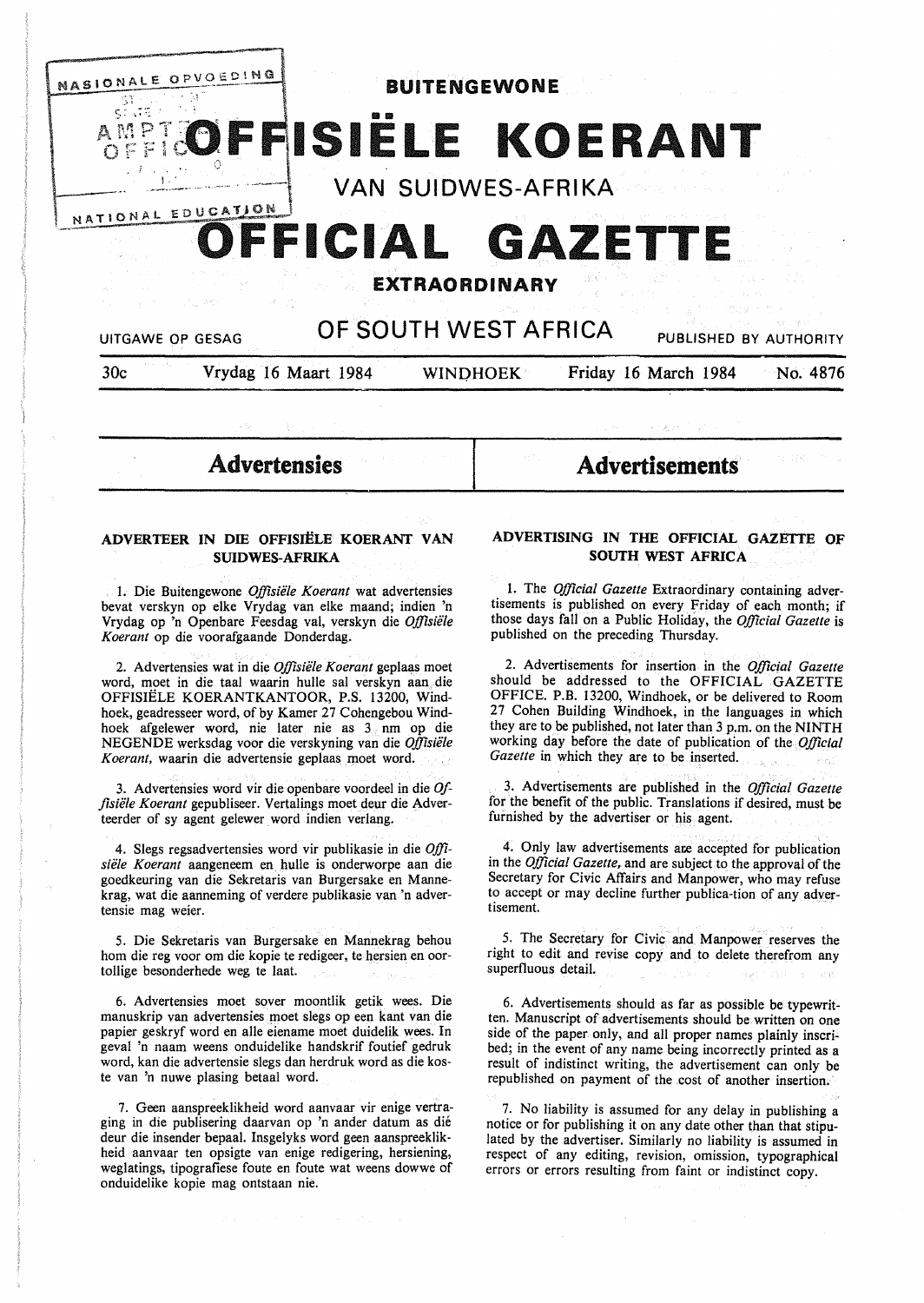8. Die insender word aanspreeklik gehou vir enige skadevergoeding en koste wat voortvloei uit enige aksie wat weens die publisering, hetsy met of sonder enige weglating, foute, onduidelikhede of in watter vorm ookal, van 'n kennisgewing teen die Administrateur-generaal ingestel word.

9. Die jaarlikse intekengeld op die *Offisiele Koerant* is R20,00 posvry in hierdie Gebied en die Republiek van Suid-Afrika, verkrygbaar by die here Swapers Beperk, Posbus 56, Windhoek. Oorsese intekenaars moet posgeld vooruitbetaal. Enke! eksemplare van die *Offisiele Koerant* is verkrygbaar van die here Swapers Beperk, Posbus 56, Windhoek, teen die prys op die voorblad **gegee.** Eksemplare word vir **slegs**  twee jaar in voorraad gehou.

10. Die koste vir die plasing van kennisgewings is soos volg en is betaalbaar by wyse van tjeks, wissels, pos- of geldorders:

## LYS VAN VASTE TARIEWE

| Gestandaardiseerde kennisgewings                                                                                                                                                                                 | Tarief per<br>plasing         |
|------------------------------------------------------------------------------------------------------------------------------------------------------------------------------------------------------------------|-------------------------------|
|                                                                                                                                                                                                                  | R                             |
| Aktes: Verlore dokumente<br>Boedelwettekennisgewings: Vorms J. 187, 193,                                                                                                                                         | R3,25<br>6.00<br>5,00<br>2,00 |
| Derdeparty assuransie eise om skadevergoeding<br>Insolvensiewet en maatskappywettekennisge-<br>wings: J. 28, J. 29, Vorms 1 tot 9                                                                                | 2.50<br>4,00                  |
| L.W. - Vorms 2 en $6$ - bykomstige verkla-<br>rings volgens woordetaltabel, toegevoeg tot die<br>basiese tarief.                                                                                                 |                               |
|                                                                                                                                                                                                                  |                               |
| Naamsverandering (vier plasings)<br>Naturalisasiekennisgewings (insluitende 'n her-                                                                                                                              | 25,00                         |
| Onopgeëiste geld — slegs in die buitengewone $Of$ -<br>fisiële Koerant, sluitingsdatum 15 Januarie (per in-                                                                                                      | 2,00                          |
| skrywing van "naam, adres en bedrag")                                                                                                                                                                            | 0,80                          |
|                                                                                                                                                                                                                  | 5,00                          |
| 1Slumopruimingshofkennisgewings, per perseel                                                                                                                                                                     | 4,00                          |
| Verlore lewensversekeringspolisse                                                                                                                                                                                | 2,00                          |
| Nie gestandaardiseerde kennisgewings                                                                                                                                                                             |                               |
| Maatskappykennisgewings:                                                                                                                                                                                         |                               |
| Kort kennisgewings: Vergaderings, besluite, aan-<br>bod van skikking, omskepping van maatskappye,<br>vrywillige likwidasies, ens.: sluiting van lederegis-<br>ters vir oordragte en/of verklarings van dividende | 11,00                         |
| Dranklisensie kennisgewings (in buitengewone Of-<br>fisiële Koerante, t.w. Junie/Tvl. November/Kaap,<br>Januarie/OVS., April/Natal) per tweetalige aan-                                                          | 7.00                          |
| Verklaring van dividende met profytstate, notas in-                                                                                                                                                              | 25,00                         |
| Lang kennisgewings: Oordragte, veranderings met<br>betrekking tot aandele of kapitaal, aflossings, be-<br>sluite, vrywillige likwidasies                                                                         | 37,00                         |
| Handelsmerke in Suidwes-Afrika                                                                                                                                                                                   | 11,00                         |
|                                                                                                                                                                                                                  |                               |
| Likwidateurs en ander aangesteldes se kennisge-                                                                                                                                                                  | 7,00                          |

8. The advertiser will be held liable for all compensation and costs arising from any action which may be instituted against the Administrator-General as a result of the publication of a notice with or without any omission, errors, lack of clarity or in any form whatsoever.

9. The subscription for the *Official Gazette* is **R20,00 per**  annum, post free in this Territory and the Republic of South Africa, obtainable from Messrs. Swapers Limited, P.O. Box 56, Windhoek. Postage must be prepaid by overseas subscribers. Single copies of the *Official Gazette* may be obtained from Swapers Limited, P.O. Box 56, Windhoek, at the price indicated on the front page. Copies are kept in stock for only two years.

10. The charge for the insertion of notices is as follows and is payable in the form of cheques, bills, postal or money orders:

#### LIST OF FIXED TARIFF RATES

|   | Standardised notices                                                                                                                                       | Rate per<br>insertion<br>R |
|---|------------------------------------------------------------------------------------------------------------------------------------------------------------|----------------------------|
|   |                                                                                                                                                            |                            |
|   |                                                                                                                                                            | R3,25                      |
|   |                                                                                                                                                            | 6,00                       |
|   | Administration of Estates Acts notices: Forms J.                                                                                                           | 5,00                       |
|   | 187, 193, 197, 295, 297, 517 and 519                                                                                                                       | 2,00                       |
|   | Third party insurance claims for compensation<br>Insolvency Act and Company Acts notices: J. 28,                                                           | 2.50                       |
|   |                                                                                                                                                            | 4.00                       |
|   | $N.B.$ - Forms 2 and 6 - additional statements<br>according to word count table, added to the                                                              |                            |
|   | basic tariff.                                                                                                                                              |                            |
|   | Change of name (four insertions)<br>Naturalisation notices (including a reprint for the                                                                    | 25,00                      |
|   | Unclaimed moneys - only in the extraordinary<br>Official Gazette, closing date 15 January (per entry                                                       | 2.00                       |
|   | of "name, address and amount")                                                                                                                             | 0,80                       |
|   |                                                                                                                                                            | 5,00                       |
|   | Slum Clearance Court notices, per premises                                                                                                                 | 4,00                       |
|   | Lost life insurance policies                                                                                                                               | 2,00                       |
|   | Non standardised notices                                                                                                                                   |                            |
|   | Company notices:                                                                                                                                           |                            |
|   | Short notices: Meetings, resolutions, offer of com-<br>promise, conversion of company, voluntary win-<br>dings-up; closing of members registers for trans- |                            |
|   | fers and/or declaration of dividends                                                                                                                       | 11,00                      |
|   | Liquor Licence notices (in extraordinary Gazettes,<br>viz. June/Tvl. November/Cape, January/O.F.S.,<br>April/Natal), per bilingual application             | 7.00                       |
| ງ |                                                                                                                                                            |                            |
| ີ | Declaration of dividend with profit statements, in                                                                                                         | 25,00                      |
| D | Long notices: Transfers, changes in respect of<br>shares or capital, redemptions, resolutions, volun-                                                      |                            |
|   |                                                                                                                                                            | 37,00                      |
| Ć | Trade marks in South West Africa                                                                                                                           | 11,00                      |
|   | Liquidator's and other appointees' notices                                                                                                                 | 7,00                       |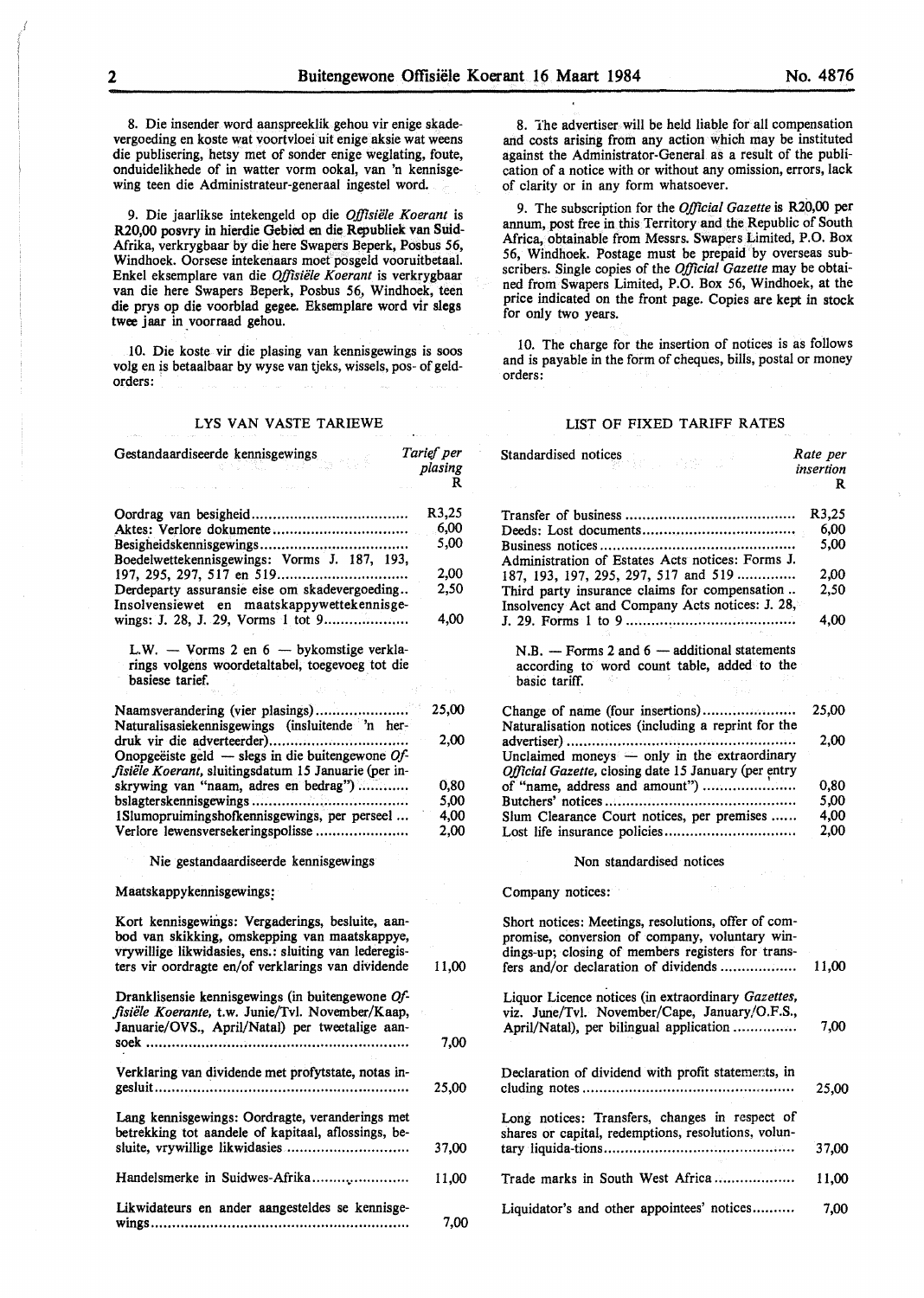4,00

Geregtelike en ander openbare verkope:

| Openbare veilings, verkope en tenders: |  |
|----------------------------------------|--|
|                                        |  |
|                                        |  |

Orders van die hof:

| Voorlopige en finale likwidasies of sekwestrasies   |          |
|-----------------------------------------------------|----------|
| Vermindering of veranderings in kapitaal, same-     |          |
| Geregtelike besture, kurator bonis en soortgelyke   | $-14,00$ |
|                                                     |          |
|                                                     |          |
| Tersydestellings en afwysings van petisies (j. 158) | 37.00    |
| $-4.1 - 1.42$<br>医单元的 建氯化物 医心脏病 医血管静脉炎              | 4,00     |

11. Die koste vir die plasing van advertensies, behalwe die kennisgewings wat in paragraaf 10 genoem word, is teen die tarief van 56c per cm dubbelkolom. (Gedeeltes van 'n cm moet as voile cm bereken word).

12. Geen advertensie word geplaas nie tensy die koste vooruitbetaal is. Tjeks, wissels, pos- en geldorders moet aan die Sekretaris, Burgersake en Mannekrag betaalbaar gemaak word.

#### **Vorm/Form J 187**

## **LIKWIDASIE- EN DISTRIBUSIEREKENING IN BESTORWE BOEDELS WAT TER INSAE LE**

lngevolge artikel 35(5) van Wet 66 van 1965, word hierby kennis gegee dat duplikate van die likwidasie- en distribusierekenings (eerste en finale, *tensy anders vermeld)* in die boedels hieronder vermeld, in die kantore van die Meester en Landdroste soos vermeld en gedurende 'n tydperk van 21 dae (of korter of langer *indien spesiaal vermeld*) vanaf gemelde datums of vanaf datum van publikasie hiervan, as dit later is, ter insae lê van alle persone wat daarby belang het.

Indien binne genoemde tydperk geen besware daarteen by die betrokke Meester ingedien word nie, gaan die eksekuteurs oor tot die uitbetalings ingevolge gemelde rekenings.

234/83 - WINTER Maximilan Arthur Adolf Johannes 210711010013 Alwynstraat 28, Suiderhof Windhoek RH. Meyeridricks, Bestuurder, Santamtrust Bpk. Posbus 4333, Kaapstad (Eksekuteur)

181/83 - SCHMID Otto Friedrich Windhoek 3312195007105 Windhoek First Liquidation and Distribution Accourt with Memorandum of Agreement of Redistribution Barclays National Bank Limited Cape P.O. Box 512, Cape Town, 8000

181/83 - SCHMID Otto Friedrich Windhoek 331219 5007 105 Windhoek Barclays National Bank Limited Cape Town P.O. Box 512 Cape Town 8000.

Sales in execution and other public sales:

| the contract of the party of the contract of the party of the contract of           |       |
|-------------------------------------------------------------------------------------|-------|
| Public auctions, sales and tenders:                                                 | 18,00 |
|                                                                                     | 6.00  |
|                                                                                     | 15,00 |
|                                                                                     | 23,00 |
| He will be the company of the<br>Orders of the Court:<br>e and a constant and produ |       |
| Provisional and final liquidations or sequestra-                                    |       |
|                                                                                     | 14,00 |
| Reductions or changes in capital mergers, offer of                                  |       |
|                                                                                     | 37,00 |
| Judicial managements, curator bonis and similar                                     |       |
|                                                                                     | 37,00 |
|                                                                                     | 4,00  |
| Supersessions and discharge of petitions (J. 158).                                  | 4,00  |

11. The charge for the insertion of advertisements other than the notices mentioned in paragraph IO is at the rate of 56c per cm double columm. (Fractions of a cm to be reckoned as a cm).

12. No advertisements are inserted unless the charge is prepaid. Cheques, drafts, postal orders or money orders must be made payable to the Secretary, Civic Affairs and Manpower.

## **LIQUIDATION AND DISTRIBUTION ACCOUNTS IN DECEASED ESTATES LYING FOR INSPECTION**

 $\mathcal{B}^A$  .

In terms of section 35(5) of Act 66 of 1965, notice is hereby given that copies of the liquidation and distribution accounts (first an final, *unless otherwise stated)* in the estates specified below will be open for the inspection of all persons interested therein for a period of 21 days (or shorter or longer *if specially stated)* from the date specified or from **the**  date of publication hereof, whichever may be the later, and at the offices of the Master and Magistrates as stated.

Should no objection thereto be lodged with the Master concerned during the specified period, the executors will proceed to make payments in accordance with the accounts.

254/83 - SCHOLTZ Joseph Daniel 320822 0800 067 Huis B 38 Nautilus, Lüderitz Mina Christina Scholtz (Gebore le Hanie) 350913 0800 191 Lüderitz Windhoek Barclays Nasionale Bank Beperk Kaapstad Trusteetak, Posbus 512 Kaapstad 8000.

163/83 - SCHMITT-MARCEL Wilhelm (Also known as William) Tsumeb 020823 5010 104 Tsumeb Windhoek Barclays National Bank Limited Cape Town Trustee Branch, P.O. Box 512, Cape Town 8000.

209/83 - OBERHOLZER Johannes Willem 470626-5034-00-7 Calsedoonstraat, Erospark, Windhoek Windhoek Boland Bank Beperk Posbus 1516, Windhoek.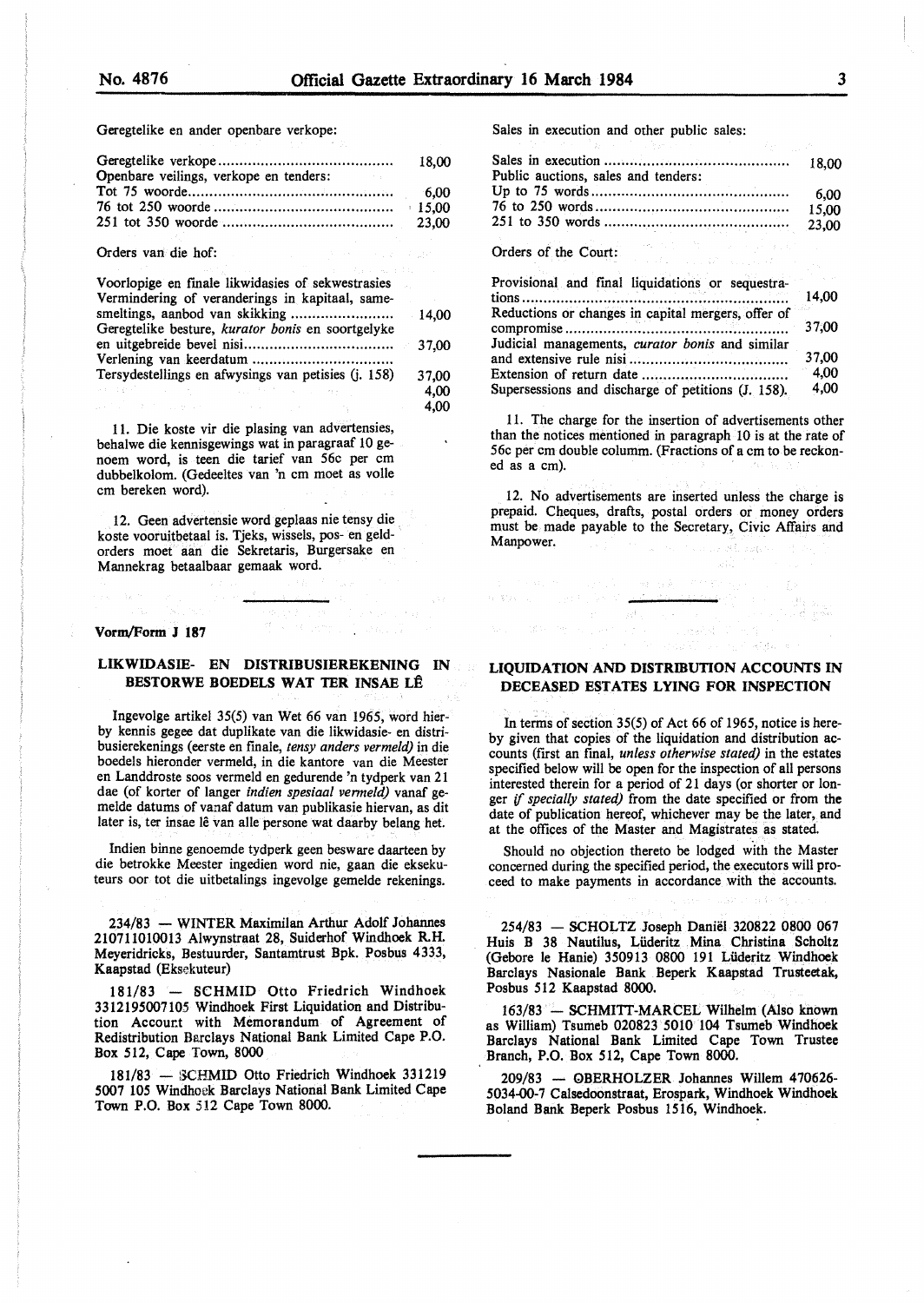**Vorm/Form J 193** 

# **KENNISGEWING AAN KREDITEURE IN BESTOR-WE BOEDELS**

Alle persone wat vorderinge het teen die boedels hieronder verrneld, word hierby versoek om hul vorderinge by die betrokke eksekuteurs en binne 'n tydperk van 30 dae (of andersins soos aangedui) gereken vanaf die datum van publikasie hiervan in te lewer. Die inligting word verstrek in die volgorde: Boedelnommer, familienaam en voorname, geboortedatum, persoonsnommer, laaste datum, familienaam, geboortedatum en persoonsnommer; naam en adres van eksekuteurs of gemagtigde agent, tydperk toegelaat vir lewering van vorderings *indien anders as 30 dae.* 

 $357/83$  - BORSTLAP Wiltrud Jutta Anneliese 1938.05.11 380511 0015 00 4 Past Five Months in Windhoek, Before in Manjetti 13.08.1983 R.A.G. Diekmann c/o Van Wyk & Stiemert P.O. Box 3386, Windhoek 9000 30 days.

72/84 - GROBLER Margaret Windhoek 26.2.1920 200226 0006 00 6 Waterbergstraat Otjiwarongo 10.1.1984 Bank Windhoek Beperk Posbus 15 Windhoek.

71/84 - I,E ROUX Christoffel Phillipus Windhoek 7 Desember 1923 231207-01-0013-8 Donatastraat Posbus 255 Karasburg 14 Februarie 1984 Ester Elizabeth Le Roux (voorheen Henn, gebore Leedo) 4 April 1942 420404-01- 0033-4 Johannes Jacobus Coetzee P/a Rissik & Cox Posbus 8, Karasburg 30 dae.

537/83 - MANUEL Antonio Pedro Windhoek 12 September 1949 78910663 32 BN Wes-Caprivi 25 Junie 1982 Bertha Capango nie beskikbaar nie.

Mnr. Pieter Retief Posbus 1 Trustbestuurder Bank van . SWA/Namibie Beperk Windhoek 30 dae.

血の一度の時間

ストリン辞 したましょう

mark of the protection of  $\label{eq:3.1} \mathbb{E}\{ \mathbb{E}\left[ \mathcal{D}^{\dagger} \mathcal{D} \mathcal{D}^{\dagger} \mathcal{D}^{\dagger} \mathcal{D} \right] \} \geq \mathbb{E}\left[ \mathcal{D}^{\dagger} \mathcal{D} \mathcal{D} \mathcal{D} \mathcal{D} \right] \geq \mathbb{E}\left[ \mathcal{D} \mathcal{D} \mathcal{D} \mathcal{D} \right].$ 

## **NOTICE TO CREDITORS IN DECEASED ESTATES**

All persons having claims against the estates mentioned below are hereby called upon to lodge their claims with the executors concerned, within 30 days (or otherwise as indecated) calculated from the date of publication hereof. The information is given in the following order: Estate number, surname and christian names, date of birth, identity number, last address, date of death; surviving spouse's names, surname date of birth and identity number; name and address of executor or authorised agent, period allowed for lodgement of *claims* if *other than 30 days.* 

VAN WYK, Gebore Cilliers Hester Burger Windhoek 10 Augustus 1920 2008100002006 Louis Bothalaan Windhoek 31 Desember 1983 Johannes Abraham van Wyk 24 Augustus 1909 0908245009000 Mnr. Pieter Retief Trustbestuurder Posbus 1, Bank van SWA/Namibie Bpk., Windhoek 30 Dae.

142/83 - UEVULA (ook Wehula) Inancio Windhoek 3 April 1953 77880300 SP 32 BN, Wes Caprivi 4 April 1983 Mnr. Pieter Retief Posbus 1 Trustbestuurder Bank van SW A/Namibie Bpk. 30 dae.

363/83 - MUKOYA Robert Windhoek 25 Desember 1953 77157410 HK 32 BN Wes-Caprivi 27 November 1981 Mnr. Pieter Retief Posbus 1, Trustbestuurder Bank van SWA/Namibie Beperk.

SCHLAGE Karl Hans Uwe Windhoek 21.3.1943 430321 01 0014 2 9de Straat No. 162, Tsumeb 31.1.1984 Barclays National Bank Limited Registered Commercial Bank Cape Town Trustee Branch, P.O. Box 512 Cape Town.

그리지 그 그 없으니?

 $\mathcal{A}$  .

, with

298/83 - FINK Stephanus Andries, ook bekend as Stephanus Johannes; Windhoek 30 Maart 1944 440330 5013 007 p/a Fink's Body Repairs 30 Julie 1983 Johannes Dawid Gerhardus Maritz, p/a Stern & Barnard, Posbus 452, Windhoek 9000 30 dae.

 $\lambda \neq \lambda_1$  .

 $\sim_{\rm i}$  s  $\langle \cdot, \cdot \rangle_{\mathbb{Z}^2}$  .

#### **Vorm/Form 519**

于的很。

dealers.

# **LIKWIDASIE EN DISTRIBUSIEREKENING IN BE-STORWE BOEDEL WAT TER INSAE LÊ**

in Sala

Ingevolge artikel 35(5) van Wet 66 van 1964 word hierby kennis gegee dat die likwidasie- en distribusierekening in die Boedel in die Bylae vermeld in die kantore van die Meester van die Hooggeregshof eri Landdros soos vermeld vir 'n tydperk van 21 dae vanaf die datum van publikasie hiervan (of andersins soos aangedui) ter insae sal lê vir alle persone wat daarby belang het.

Indien geen besware daarteen by die Meester binne die gemelde tydperk ingedien word nie, sal die eksekuteur tot uitbetaling daarvolgens oorgaan.

263/81 - VAN ZYL Erasmus Johannes 981102 5009 00 3 Keetmanshoop Amended First & Final 21 days Windhoek SWA Standard Bank SWA Ltd. (Registered Commercial Bank) Trustee Branch P.O. Box 2164, Windhoek 9000

## **LIQUIDATION AND DISTRIBUTION ACCOUNT IN DECEASED ESTATE LYING FOR INSPECTION**

a jihar k

In terms of section 35(5) of Act 66 of 1965 notice is hereby given that the liquidation and distribution account in the Estate specified in the Schedule will be open for inspection of all persons interested therein for a period of 21 days from the date of publication hereof (or otherwise as indicated) at the offices of the Master of the Supreme Court and Magistrate, as stated.

Should no objection thereto be lodged with the Master during the specified period, the Executor wiil proceed to make payment in accordance therewith.

532/83 - VAN WYK Martha Cathrine 290625 0015 00 1 Gobabis Eerste en Finale Van Wyk Andries Jacobus 16/3/1984 Windhoek Gobabis Standard Bank SW A Ltd. (Registered Commercial Bank) Trustee Branch P.O. Box 2164 Windhoek 9000.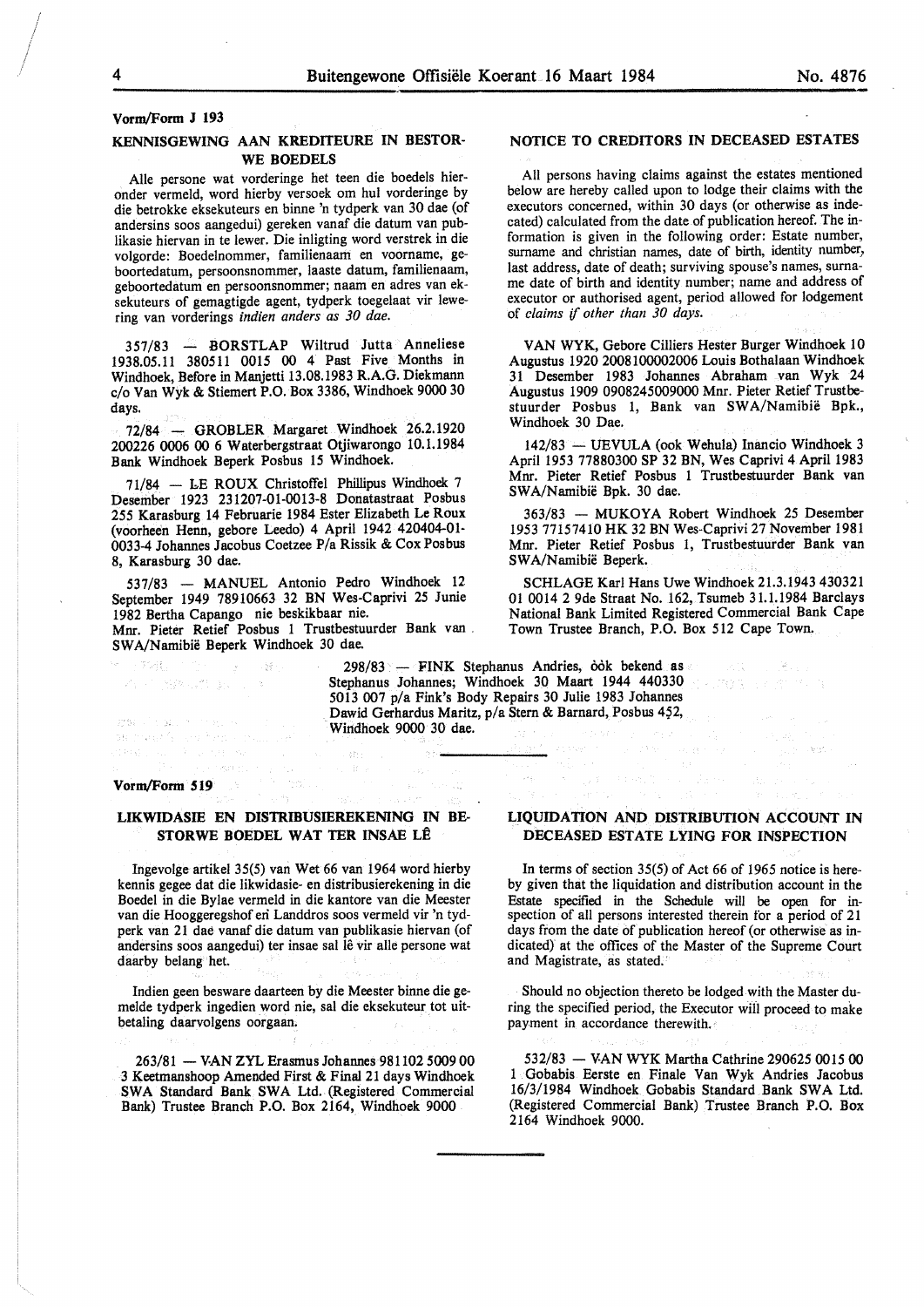**Vorm/Form 2** 

## **BYEENKOMS VAN SKULDEISERS IN GESEK-WESTREERDE BOEDELS OF MAATSKAPPYE IN LIKWIDASIE**

Ingevolge artikels 41 en 42 van die Insolvensiewet, 1936, artikels 179 en 182 van die Maatskappywet, 1926, en artikels 339 en 336 van die Maatskappywet, 1973, word hierby kennis gegee dat 'n byeenkoms van skuldeisers in die gesekwestreerde boedels of maatskappye in likwidasie hieronder vermeld, gehou sal word met aanduiding van die nommer van boedel/maatskappy; die naam en beskrywing van boedel/maatskappy; die datum, uur en plek van byeenkoms en die doe! van byeenkoms.

In 'n plek waarin *:n* kantoor van 'n Meester is, word die byeenkoms voor die Meester gehou en in ander plekke voor die Landdros.

anger Fredrich.

## **MEETING OF CREDITORS IN SEQUESTRATED ESTATES OR COMPANIES BEING WOUND UP**

Pursuant to section 41 and 42 of the Insolvency Act, 1936, section 179 and 182 of the Companies Act, 1926, and section 339 and 366 of the Companies Act, 1973, notice is hereby given that a meeting of creditors will be held in the sequestrated estate or companies being wound up mentioned below, indicating the number of estate/company: the name and description of estate/company; the date, hour and place of meeting and the purpose of meeting.

Meetings in a place in which there is a Master's Office, will be held before the Master; elsewhere they wiU be held before the Magistrate.

**No. Home Contains** 

e a collada de Cale<br>Los establecidades

 $\gamma=\gamma_1\zeta_1\gamma_2\gamma_3\gamma_5$ 

**County** 

W23/83 Insolvente boedel van Jacobus Willem Celliers 'n boer van die plaas Jakkalswater, distrik Keetmanshoop 29 Maart 1984 10h00 Landdros Keetmanshoop (1) Bewys van eise (2) Ontvangs van Kurator se rapport (3) Aanwysings aan Kurator in verband met verdere bereddering van die boedel (4) Ondersoek van die insolvent J.A. Botma p/a Lentin Botma & De Waal Posbus 38 Keetmanshoop 9000.

in an Air (1975) - Analytica American Company<br>And Carlos Analytic (1986) - An Air (1986)<br>Waller (1988) - An Air (1986) - An Air (1986)

 $\label{eq:1} \Delta \Phi := -\exp\left[ \Phi_{\rm{c}} \left( \frac{1}{2} \right) - \Delta \phi \left( \Phi \right) \right] \,.$ 

Vorm/Form J 28

ダート みちじゅ かいきんにん しっかくどく special contractors

 $\hat{g}$  .

# **BOEDELS OF MAATSKAPPYE WAT VOORLOPIG GESEKWESTREER OF GELIKWIDEER IS**

Ingevolge artikel 17 (4) van die Insolvensiewet, 1936, en artikel 356 (I) van die Maatskappywet, 1973, word hierby deur die Meesters van die Hooggeregshof kennis gegee dat die boedels of maatskappye hieronder vermeld voorlopig op las van genoemde Hof gesekwestreer of gelikwideer is.

# **ESTATES OR COMPANIES SEQUESTRATED OR WOUND UP PROVI-SIONALLY**

Pursuant to section 17 (4) of the Insolvency Act, 1936, and section 356 (I) of the Companies Act, 1973, notice is hereby given by the Masters of the Supreme Court that the estates or companies mentioned below have been sequestrated or wound up provisionally by order of the said Court.

W7 /84 Jak Fobian trading as Afro Fashions *5*  Promenadenweg Klein Windhoek 9000 24 February 1984 Supreme Court of South West Africa T & H Shapiro (Pty) Ltd. trading as Victory Trading Co. Meester van die Hooggeregshof P.Sak X13190 Windhoek SWA.

#### **Vorm/Form 517**

## **KENNISGEWING AAN KREDITEURE IN BESTOR-WE BOEDELS**

Alie persone wat vorderinge het teen die boedels in die bylae vermeld, word versoek om sodanige vorderings binne 'n tydperk van 30 dae (of andersins soos aangedui) vanaf die datum van publikasie hiervan by die betrokke eksekuteurs in te lewer.

51/84 - MACK Otto Friedrich Wilhelm 4 April 1902 040402 5008 00 8 Maltahohe IO December 1983 Agent for executrix Standard Bank SWA Ltd. (Registered Commercial Bank) Trustee Branch P.O. Box 2164, Windhoek 9000 31 Days Windhoek SWA.

# **NOTICE TO CREDITORS IN DECEASED ESTATES**

ing de

All persons having claims against the estates specified in the schedule, are called upon to lodge their claims with the executors concerned within a period of 30 days (or otherwise as indicated) from the date of publication hereof.

67/84 - GLOETE Eric 4 September 1953 53090408 00364 45 4de Jaan Noordhoek Keetmanshoop 19 January 1984 Standard Bank SWA Ltd. (Registered Commercial Bank) Trustee Branch P.O. Box 2164, Windhoek 9000 31 days Windhoek SWA.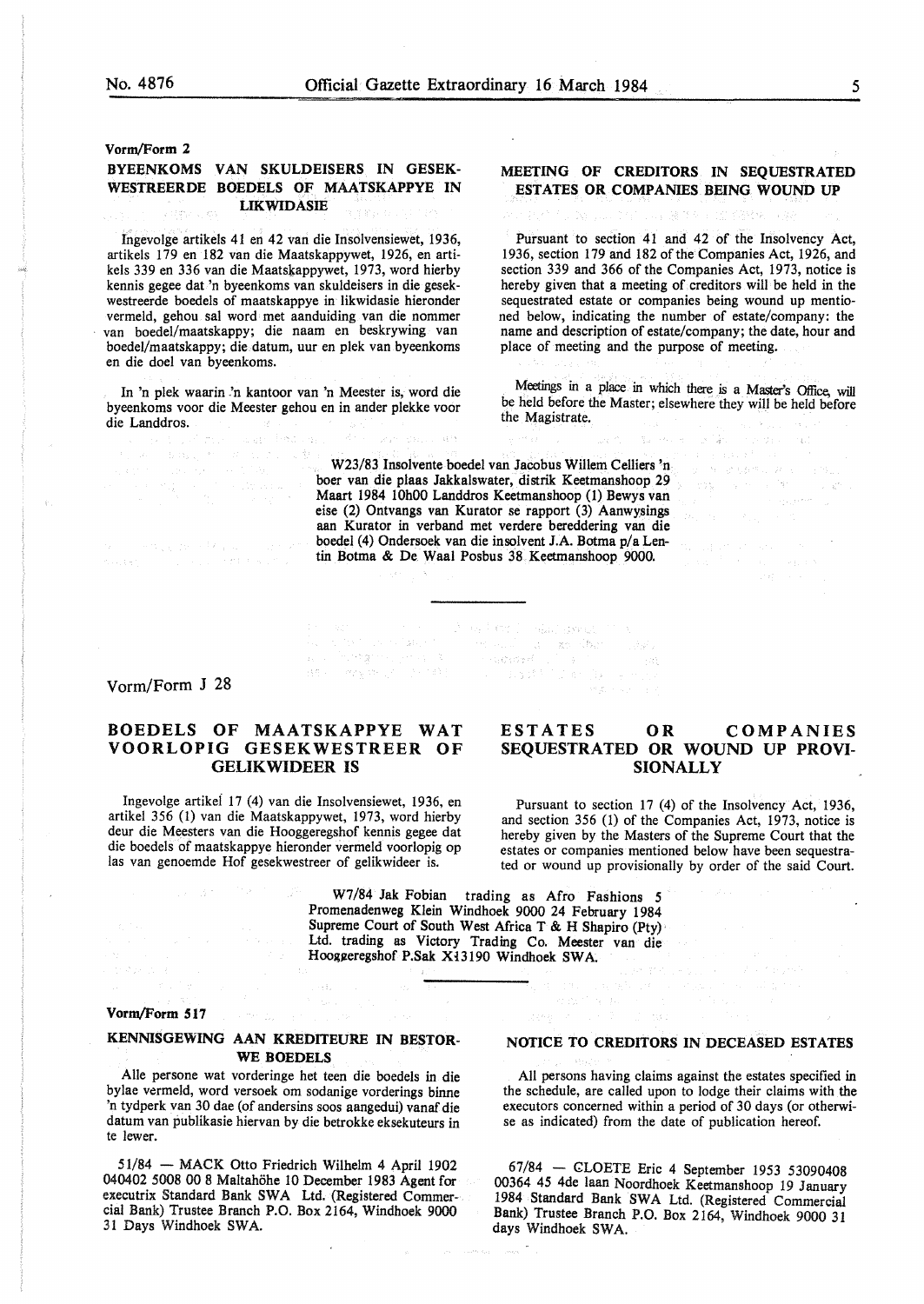# **EERSTE BYEENKOMSTE VAN SKULDEISERS, KONTRIBUANTE, LEDE OF SKULDBRIEFHOUERS VAN GESEKWESTREERDE BOEDELS, MAATSKAP-PYE IN LIKWIDASIE OF ONDER VOORLOPIGE GEREGTELIKE BESTUUR**

Nademaal die boedels of maatskappye hieronder vermeld op las van die Hooggeregshof van Suidwes-Afrika gesekwestreer, gelikwideer of onder voorlopige geregtelike bestuur geplaas is, word hierby deur die Meesters van die Hooggeregshof ingevolge artikels 17(4) en 40(1) van die Insolvensiewet, 1936, artikels 119(3), 125(1) en 196bis(4) van die Maatskappywet, 1936, 1926, en artikels 356(1), 364(1) en 429 van die Maatskappywet, 1973, kennis gegee dat 'n eerste byeenkoms van skuldeisers, kontribuante, Jede of skuldbriefhouers van genoemde boedels of maatskappye op die datums, ure en plekke hieronder vermeld, vir die bewys van eise teen die boedels of maatskappye, die verkiesing van kurators, Jikwidateurs of geregtelike bestuurders of bestuurders of voorlopige geregtelike bestuurders, of vir die doeleindes bedoel in artikel 364 of 431 van Wet 61 van 1973, na gelang van die geval, gehou sal word.

In 'n plek waarin 'n kantoor van 'n Meester is, word die byeenkoms voor die Meester en op ander plekke voor die Landdros gehou.

# **FIRST MEETINGS OF CREDITORS, CONTRIBU-TORIES, MEMBERS OR DEBENTURE-HOLDERS OF SEQUESTRATED ESTATES, COMPANIES BEING WOUND UP OR PLACED UNDER PROVISIONAL JUDICIAL MANAGEMENT**

The estates and companies mentioned below having been placed under sequestration, being wound up or having been placed under provisional judicial management by order of the Supreme Court of South Africa, Masters of the Supreme Court hereby given notice, pursuant to section  $17(4)$  and 40(1) of the Insolvency Act, 1936, section 119(3), 125 (1) and *196bis* (4) of the Companies Act, 1926, and sec-tions 356(1), 364(1) and 429 of the Companies Act, 1973, that first meeting of creditors, contributories, members or debenture-holders of the said estates or companies will be held on the dates and at the times and places mentioned below, for proof of claims against the estates or companies, the election of trustees, liquidators or judicial managers or managers or provisional judicial managers or for the purposes referred to in section 364 or 431 of Act 61 of 1973, as the case may be.

Meetings in a place in which there is a Master's office, will be held before the Master; elsewhere they will be held before the Magistrate.

W2/84 Honza Sales (Pty) Ltd. Lioncor House, Hoek van Klein Windhoek en Gobabisweg, Windhoek, 9000 26 Januarie 1984 24 Februarie I§B4 Hooggeregshof van Suidwes-Afrika 28 Maart 1984, 10h00 Hooggeregshof van Suidwes-Afrika.

#### Vorm/Form 297

## KENNISGEWING VIR VERKIESING VAN EKSEKU-**TEURS EN/OF VOOGDE**

i tanggunian.<br>Kabupatèn Kabupatèn Kabupatèn Kabupatèn Kabupatèn Kabupatèn Kabupatèn Kabupatèn Kabupatèn Kabupatèn Kabupatèn

#### **VERKIESING VAN EKSEKUTEURS EN VOOGDE**

Aangesien die Boedels van die Persone vermeld in onderstaande Bylae nie verteenwoordig is nie, word hierby deur Meester van die Hooggeregshof van Suidwes-Afrika aan belanghebbendes kennis gegee, dat byeenkomste ten opsigte van die verskillende Boedels op die datums, tye en plekke vermeld, gehou sal word met die doel om 'n Persoon of Persone te kies vir goedkeuring deur die Meester as geskik en bekwaam om deur hom aangestel te word as Eksekuteurs of Voogde, na gelang van omstandighede.

In 'n stad waarin 'n Kantoor van 'n Meester is, word die byeenkoms voor die Meester gehou en in ander plekke voor die Landdros.

L.W. — Items aan die linkerkant moet 'n \* gemerk, dui aan die verkiesing van 'n Voog; andersins word 'n Eksekuteur gekies.

# **NOTICE FOR ELECTION OF EXECUTORS AND/OR TUTORS.**

p Carlo Ka

 $\label{eq:4} \mathbb{E}\left[\mathcal{V}^{(1)}\left(\mathbf{w}^{\mathcal{L}}\right)^{\mathcal{L}}\right] \leq \mathbb{E}\left[\mathcal{V}^{(1)}\left(\mathcal{V}^{(1)}\right)^{\mathcal{L}}\right] \leq \mathbb{E}\left[\mathcal{V}^{(1)}\left(\mathcal{V}^{(1)}\right)^{\mathcal{L}}\right] \leq \mathbb{E}\left[\mathcal{V}^{(1)}\right]$ 

#### **ELECTION OF EXECUTORS AND TUTORS**

The Estates of the Persons mentioned in the subjoined Schedule being unrepresented, interested, parties are hereby given notice by the Master of the Supreme Court of South West Africa, that meetings will be held in several Estates at the dates, times and places specified, for the purpose of selecting some Person or Persons, for approval by the respective Master, as fit and proper to be appointed by them as Executors or Tutors, as the case may be.

Meetings in a town in which there is a Master's Office, will be held before the Master; elsewhere they will be held before the Magistrate.

 $N.B.$  - Items indicated by  $a^*$  on the left hand side, denote the election of a Tutor; otherwise an Executor is to be elected.

77 /84 - BOOYSEN Frans Engelbertus Algemene Handelaar 18/1/84 Landdros Usakos 26/3/84 10h00 SWA. Meester van die Hooggeregshof P.Sak Xl3190 Windhoek SWA.